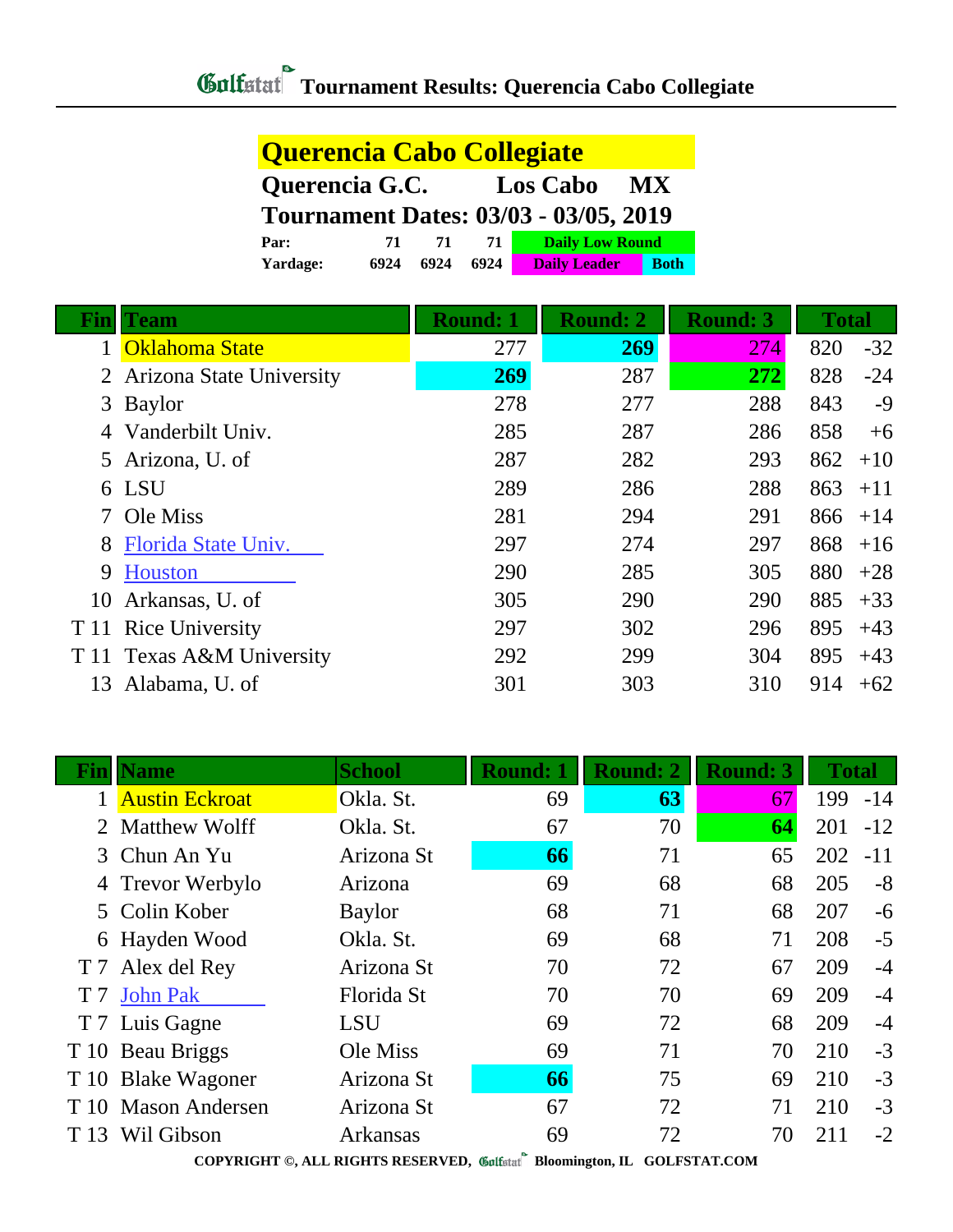| Fin  | <b>Name</b>               | <b>School</b> | <b>Round: 1</b> | Round: 2 | <b>Round: 3</b> | <b>Total</b> |       |
|------|---------------------------|---------------|-----------------|----------|-----------------|--------------|-------|
|      | T 13 Will Gordon          | Vanderbilt    | 69              | 69       | 73              | 211          | $-2$  |
| T 15 | <b>Alexander Frances</b>  | Houston       | 71              | 66       | 75              | 212          | $-1$  |
| T 15 | Julian Perico             | Arkansas      | 72              | 67       | 73              | 212          | $-1$  |
| T 15 | <b>Zach Bauchou</b>       | Okla. St.     | 72              | 68       | 72              | 212          | $-1$  |
|      | T 18 Cooper Dossey        | <b>Baylor</b> | 71              | 67       | 75              | 213          | E     |
|      | T 18 David Laskin         | Arizona       | 70              | 71       | 72              | 213          | E     |
| T 18 | Jamie Li                  | Florida St    | 73              | 69       | 71              | 213          | E     |
| 21   | <b>Braden Bailey</b>      | <b>Baylor</b> | 71              | 68       | 75              | 214          | $+1$  |
|      | T 22 Philip Barbaree      | <b>LSU</b>    | 75              | 68       | 72              | 215          | $+2$  |
|      | T 22 Reid Davenport       | Vanderbilt    | 71              | 71       | 73              | 215          | $+2$  |
|      | T 24 John Augenstein      | Vanderbilt    | 72              | 73       | 71              | 216          | $+3$  |
|      | T 24 Nick Duggan          | Rice          | 69              | 73       | 74              | 216          | $+3$  |
|      | T 26 Ethan Marcus         | Arizona       | 73              | 70       | 74              | 217          | $+4$  |
|      | T 26 Garrett Barber       | <b>LSU</b>    | 74              | 72       | 71              | 217          | $+4$  |
|      | T 26 Harrison Ott         | Vanderbilt    | 74              | 71       | 72              | 217          | $+4$  |
|      | T 26 Patrick Martin       | Vanderbilt    | 73              | 75       | 69              | 217          | $+4$  |
|      | T 26 Prescott Butler      | Alabama       | 73              | 71       | 73              | 217          | $+4$  |
|      | T 26 Ryan Grider          | <b>Baylor</b> | 68              | 71       | 78              | 217          | $+4$  |
| 32   | <b>Zach Tracy</b>         | Houston       | 70              | 70       | 78              | 218          | $+5$  |
| T 33 | Sam Bennett               | Texas A&M     | 73              | 71       | 75              | 219          | $+6$  |
| T 33 | Sarut Vongchaisit         | Ole Miss      | 71              | 72       | 76              | 219          | $+6$  |
| 35   | Jake Benson               | Rice          | 73              | 76       | 71              | 220          | $+7$  |
|      | T 36 Bennett Baker        | Florida St    | 77              | 66       | 78              | 221          | $+8$  |
|      | T 36 Cameron Sisk         | Arizona St    | 75              | 72       | 74              | 221          | $+8$  |
|      | T 36 Garrett May          | <b>Baylor</b> | 76              | 75       | 70              | 221          | $+8$  |
|      | T 36 Matt Williams        | Houston       | 75              | 72       | 74              | 221          | $+8$  |
| T 40 | Jackson Suber             | Ole Miss      | 75              | 75       | 72              | 222          | $+9$  |
| T 40 | <b>Josh Seiple</b>        | Ole Miss      | 72              | 76       | 74              | 222          | $+9$  |
|      | T 40 Nathan Jeansonne     | <b>LSU</b>    | 71              | 74       | 77              | 222          | $+9$  |
|      | T 40 Ras Neergaard-Peters | Okla. St.     | 73              | 73       | 76              | 222          | $+9$  |
|      | T 40 Wilson Furr          | Alabama       | 72              | 77       | 73              | 222          | $+9$  |
|      | T 45 Aman Gupta           | Okla. St.     | 77              | 74       | 72              | 223          | $+10$ |
|      | T 45 Cecil Wegener        | Ole Miss      | 69              | 79       | 75              | $223 + 10$   |       |
|      | T 45 Mason Overstreet     | Arkansas      | 76              | 75       | 72              | $223 + 10$   |       |
|      | T 48 Dan Erickson         | Texas A&M     | 74              | 73       | 77              | $224 + 11$   |       |

## **Tournament Results: Querencia Cabo Collegiate**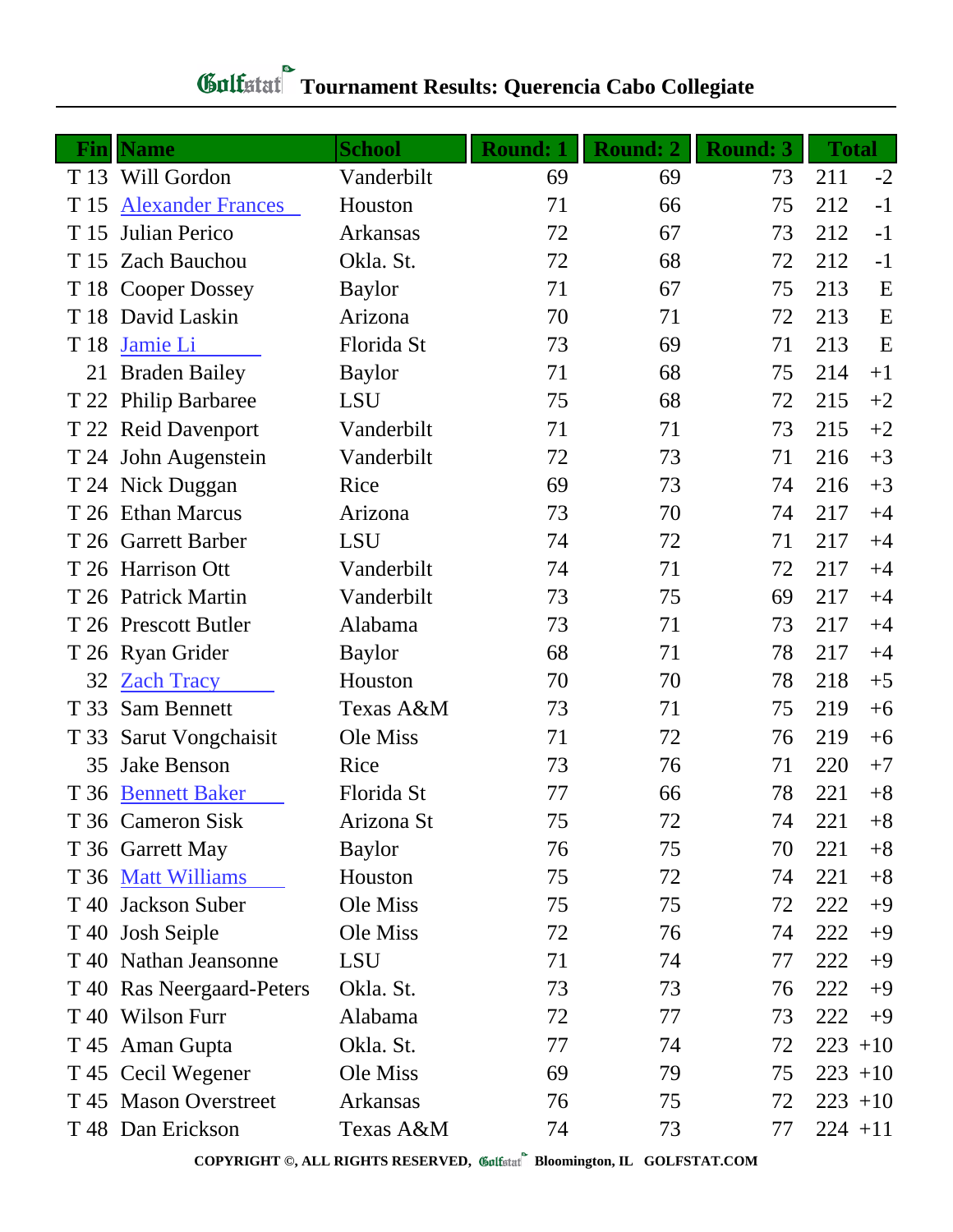| Fin             | <b>Name</b>                  | <b>School</b> | <b>Round: 1</b> | <b>Round: 2</b> | <b>Round: 3</b> | <b>Total</b> |
|-----------------|------------------------------|---------------|-----------------|-----------------|-----------------|--------------|
|                 | T 48 Tyson Reeder            | Arkansas      | 76              | 74              | 74              | $224 + 11$   |
| 50              | <b>Corey Carlson</b>         | Florida St    | 77              | 69              | 79              | $225 + 12$   |
| T 51            | <b>Grant Rogers</b>          | Rice          | 80              | 74              | 72              | $226 + 13$   |
| T 51            | Jino Sohn                    | Arizona St    | 76              | 71              | 79              | $226 + 13$   |
|                 | T 51 Mason Greenberg         | Vanderbilt    | 75              | 74              | 77              | $226 + 13$   |
|                 | 54 William Buhl              | Arkansas      | 81              | 74              | 72              | $227 + 14$   |
|                 | T 55 Campbell Gibson         | Rice          | 72              | 77              | 79              | $228 + 15$   |
| T 55            | <b>Jack Gnam</b>             | Ole Miss      | 78              | 75              | 75              | $228 + 15$   |
| 57              | <b>Brad Reeves</b>           | Arizona       | 75              | 75              | 79              | $229 + 16$   |
|                 | T 58 Luis Garza              | Arkansas      | 83              | 76              | 73              | $232 + 19$   |
|                 | T 58 Tianlang Guan           | Arizona       | 80              | 73              | 79              | $232 + 19$   |
| 60              | <b>Walker</b> Lee            | Texas A&M     | 77              | 78              | 78              | $233 + 20$   |
| T 61            | <b>Calvin Sierota</b>        | Florida St    | 80              | 75              | 79              | $234 + 21$   |
| T 61            | <b>Michael Sanders</b>       | LSU           | 76              | 76              | 82              | $234 + 21$   |
| T <sub>63</sub> | <b>Alex Isakson</b>          | Houston       | 80              | 77              | 78              | $235 + 22$   |
| T 63            | <b>Braxton Watkins</b>       | Houston       | 77              | 77              | 81              | $235 + 22$   |
| 65              | Jake DeZoort                 | Alabama       | 80              | 79              | 78              | $237 + 24$   |
| 66              | <b>Parker Reddig</b>         | Florida St    | 86              | 76              | 76              | $238 + 25$   |
| 67              | Austin Escamilla             | Rice          | 78              | 82              | 79              | $239 + 26$   |
| 68              | <b>Mason Weld</b>            | Rice          | 77              | 79              | 84              | $240 + 27$   |
| T <sub>69</sub> | <b>Frankie Capan</b>         | Alabama       | 82              | 76              | 86              | $244 + 31$   |
| T <sub>69</sub> | <b>George Gardner</b>        | Houston       | 74              | 81              | 89              | $244 + 31$   |
| 71              | <b>Reese Ramsey</b>          | Texas A&M     | 90              | 77              | 80              | $247 + 34$   |
|                 | <b>DNF</b> Chandler Phillips | Texas A&M     | 68              |                 | 74              |              |
|                 | <b>DNF</b> Davis Shore       | Alabama       | 76              |                 |                 |              |

## **Tournament Results: Querencia Cabo Collegiate**

|                         |                  | Round: 1 Round: 2 Round: 3 |                      |    |  |
|-------------------------|------------------|----------------------------|----------------------|----|--|
| <b>TEAM STATISTICS:</b> |                  |                            |                      |    |  |
| <b>Average Score:</b>   | 288.31           |                            | 287.31 291.85 289.15 |    |  |
| Rounds Below Par:       |                  |                            |                      |    |  |
| Rounds Even Par:        | $\left( \right)$ | $\theta$                   |                      |    |  |
| Rounds Above Par:       | 9                |                            |                      | 29 |  |